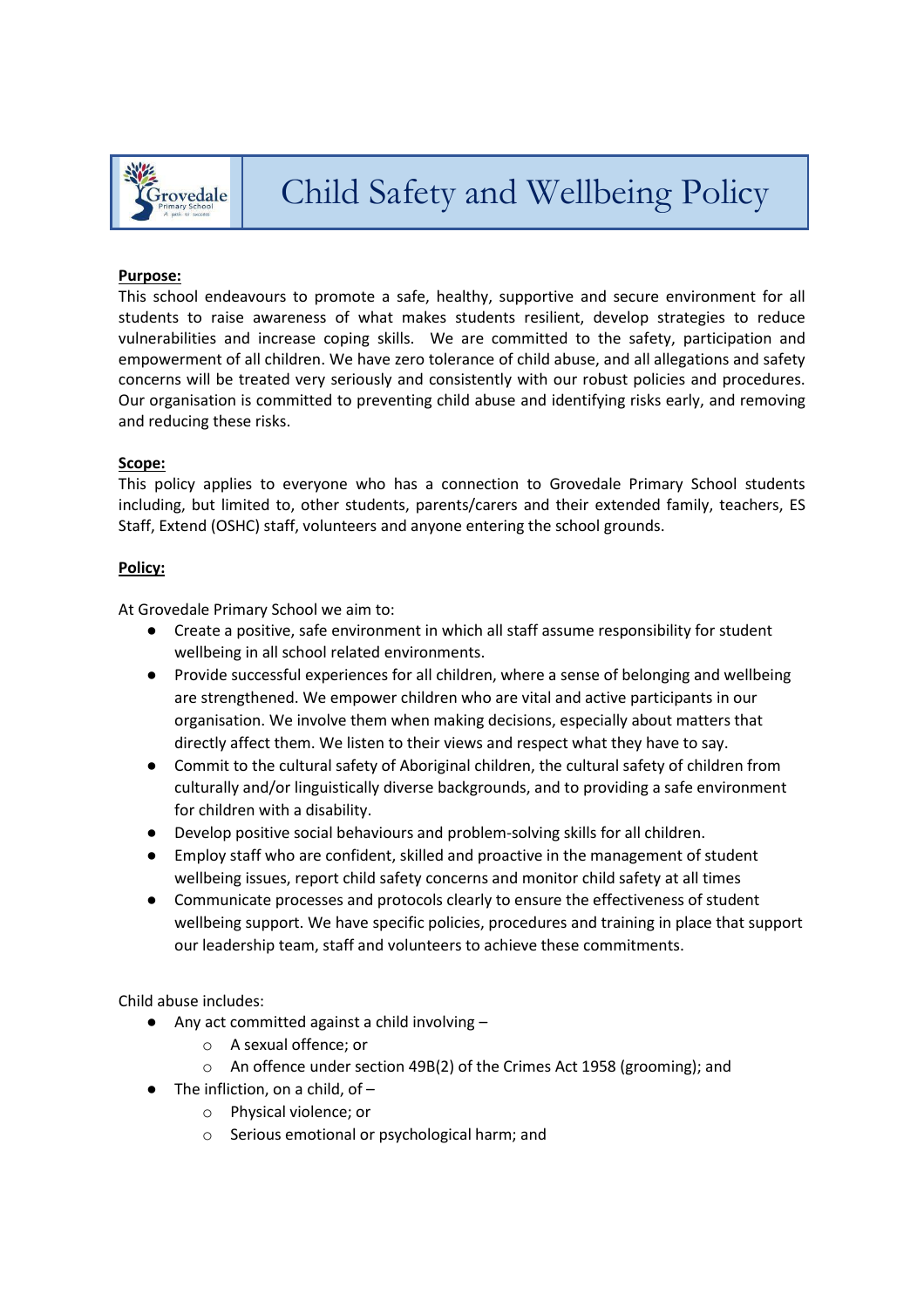● Serious neglect of a child.

Implementation:

- Student safety and wellbeing is a shared responsibility between school, staff, students, home and the community and is primarily guided by the following health and wellbeing practice principles:
	- o Principle 1 Maximise access and inclusion.
	- o Principle 2 Focus on outcomes.
	- o Principle 3 Evidence informed and reflective practice.
	- o Principle 4 Holistic approach.
	- o Principle 5 Person- centred and family sensitive practice.
	- o Principle 6 Partnerships with families and communities.
	- o Principle 7 Cultural confidence.
	- o Principle 8 Commitment to excellence.
- All staff and volunteers will be made aware of the *Child Safety Code of Conduct.*
- The Assistant Principal will coordinate student safety and wellbeing across the school.
- All staff are aware of the *Mandatory Reporting Policy*, procedures and their responsibilities. (*Refer to Mandatory Reporting Policy*). We are committed to regularly training and educating our volunteers and staff on child abuse risks, including regular completion of online training modules for all of our staff members.
- Our organisation takes all allegations seriously and has practices in place to investigate thoroughly and quickly. Our staff and volunteers are trained to deal appropriately with allegations (*Refer to Mandatory Reporting Policy*).
- Our organisation has robust human resources and recruitment practices for all staff and volunteers.
- The school will adopt a proactive and strategic stance with issues of student wellbeing, rather than operating in a consistently reactive mode.
- The school will implement wellbeing support structures and programs which prioritise and address the identified needs of individual students or the school as a whole and that help implement the aims of the policy. Refer to the *Child Safety Code of Conduct, Student Engagement and Inclusion Policy* and *Bullying Prevention Policy.*
- All personal information considered or recorded will respect the privacy of the individuals involved, whether they be staff, volunteers, parents or children, unless there is a risk to someone's safety. We have safeguards and practices in place to ensure any personal information is protected.
- The school implements and maintains programs such as:
	- o Respectful Relationships
	- o Be You framework
	- o School Wide Positive Behaviour Support Program
	- o Buddies program
	- o Student values awards
	- o Life Education Van
	- o Restorative practices
	- o Calmer classrooms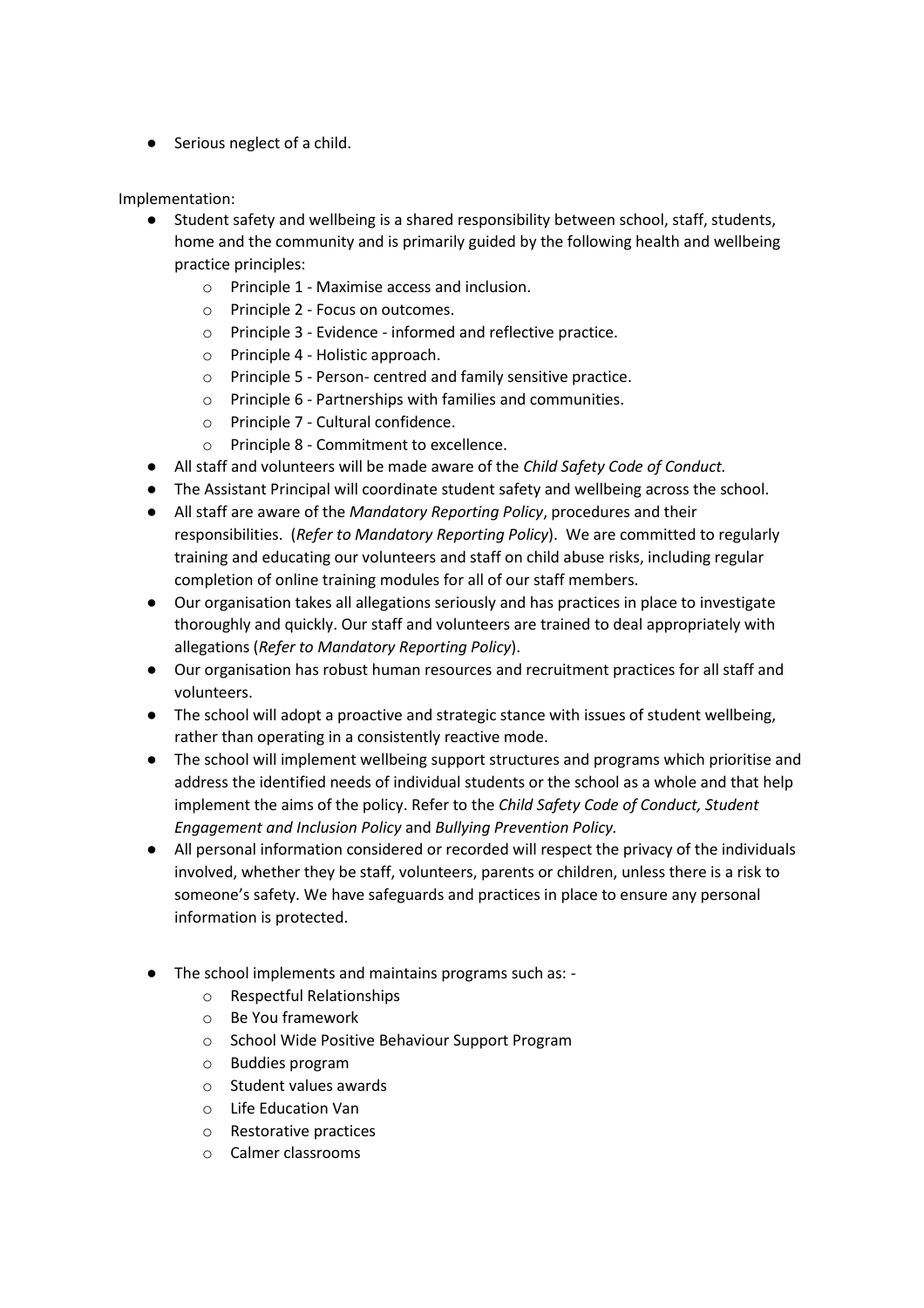- o Transition programs
- o Productive Play
- o Ongoing student/family wellbeing meetings
- o Student Support Group Meetings

Our organisation has robust human resources and recruitment practices for all staff and volunteers.

- We take all reasonable steps to employ skilled people to work with children.
- We develop selection criteria and advertisements which clearly demonstrate our commitment to child safety and an awareness of our social and legislative responsibilities. Our organisation understands that when recruiting staff and volunteers we have ethical as well as legislative obligations.
- All people engaged in child-related work, including volunteers, are required to hold a Working with Children Check and to provide evidence of this Check.
- We carry out reference checks and police record checks to ensure that we are recruiting the right people. (If during the recruitment process a person's records indicate a criminal history then the person will be given the opportunity to provide further information and context.)

The school will provide the following support structures:

- Monitoring of, and responding to, protracted student absences.
- Trauma Management plan.
- Protocol for Mandatory Reporting.
- Student Support Groups for children in need.
- Safety Audit.
- Student Behaviour Tracker.
- Behaviour will be monitored and discussed regularly at Wellbeing Meetings, and if required, at Leadership Team and Staff Meetings.
- Staff will continuously self-reflect on their implementation of Grovedale's Child Safety Code of Conduct.
- Yard behaviour will be monitored daily by the yard duty teachers. Positive behaviours will be acknowledged. Unacceptable behaviour will be addressed and recorded at the time of the incident on an incident tracker.
- Entries will be reviewed by Leadership on a regular basis with trends, hot-spots and repeated offences measured for the purpose of monitoring our student wellbeing throughout the school.

The school will also access outside services to provide support for students and staff which include:

- Network School Support Services Officers and Visiting Teachers.
- Providing support for 'at risk' children, including teacher guidance and counselling.
- Department of Human Services case managers and support workers.
- Relevant DET support staff.
- School Nurse.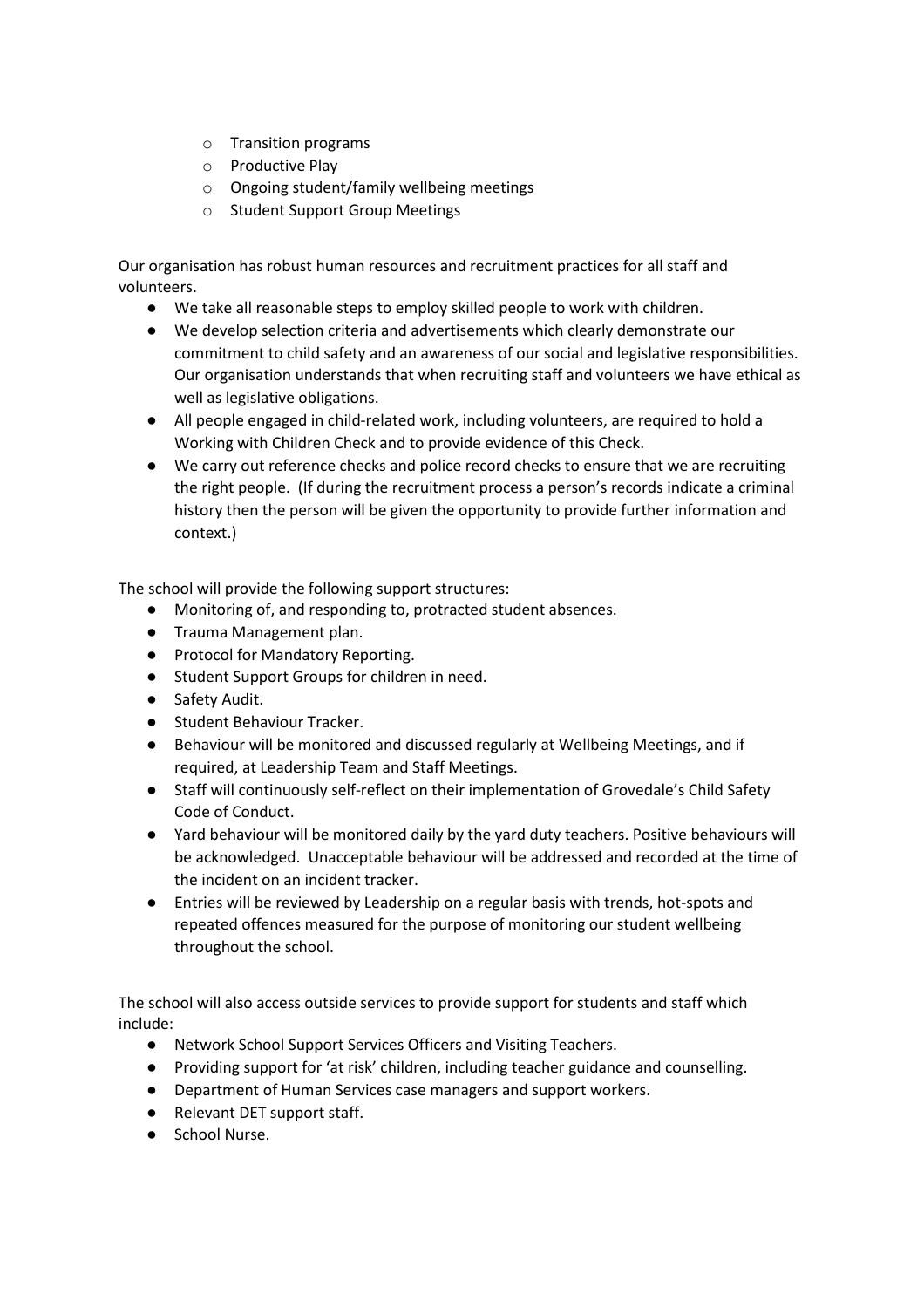- The school will endeavour to cater for children identified with specific welfare issues by:
	- o Creating support groups.
	- o Developing Individual Learning Improvement Plans (ILIPS) which may include reference to behaviour goals and Behaviour Management Plans.
	- o Monitoring performance and behaviour.
	- o Providing ongoing support.

Student support and assistance responses:

- Complete the Four Critical Actions for Schools
- Complete the Child Safe Incident Report
- Refer to the Mandatory Reporting Policy

Child Safety Standards:

- This policy sits within a framework that includes all of the child safety standards for school.
- **Appendix 1** outlines the school's additional procedures for each standard.

#### **Further Information and Resources:**

- [https://www.education.vic.gov.au/documents/about/programs/health/protect/fourcritica](https://www.education.vic.gov.au/documents/about/programs/health/protect/fourcriticalactions_childabuse.pdf) lactions childabuse.pdf
- Child Safety Code of Conduct
- Mandatory Reporting Policy
- Student Engagement and Inclusion Policy
- Bullying Prevention Policy
- Child Safe Incident Report

This policy was presented to School Council in February 2021 and is scheduled for review in February 2023.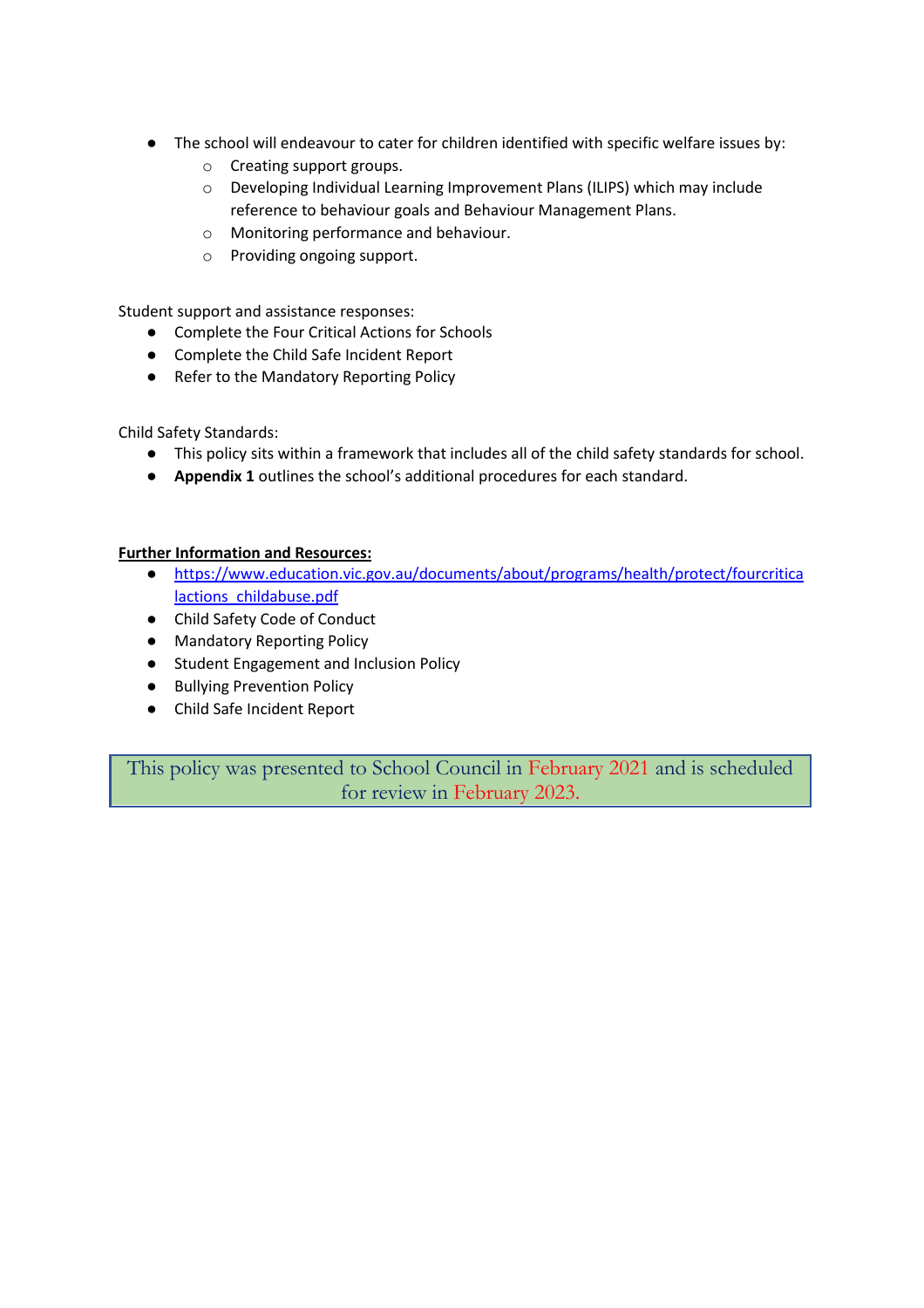### **APPENDIX 1 - VRQA CHILD SAFE STANDARDS:**

## **STANDARD 1: Strategies to embed an organisational culture of child safety, including through effective leadership arrangements.**

- All school policies outline responsibilities to keep students safe.
- Employment of a Student Wellbeing Officer is a priority.
- Establishment of a Student Wellbeing Committee (Kidsmatter team) which meets regularly.
- All adults sign in and wear a 'Visitor' badge to identify them whilst they are in the school.
- All visitors are required to provide the school with a copy of their current Working with Children Check
- Staff and students regularly practice lock down procedures.
- Security cameras have been installed around the school.
- All staff receive the Staff Handbook each year.

### **STANDARD 2: A child safety policy or statement of commitment to child safety.**

- A Child Safety and Wellbeing Policy has been established.
- The Child Safety and Wellbeing Policy is provided for new staff as part of their induction, and reviewed regularly by existing staff at staff meetings.
- All staff are given a copy of Ministerial Order 870 (See Appendix 2)
- A Child Safety and Wellbeing Policy has been created and endorsed by School Council.
- Parents and Community have access to the documents on the school website and Student Management Tool, Sentral.

## **STANDARD 3: A code of conduct that establishes clear expectations for appropriate behaviour with children.**

- A Child Safety Code of Conduct has been established.
- The Child Safety Code of Conduct is provided for new staff as part of their induction, and reviewed regularly by existing staff at staff meetings. This includes Non-teaching staff e.g.: External Music teachers, Canteen Manager, ICT staff and Maintenance staff are also given the document.
- All staff are given a copy of Ministerial Order 870, VIT Code of Conduct, and Extract Memo 199
- A Child Safe Code of Conduct has been created and endorsed by School Council.

• Parents and Community have access to the documents on the school website, Sentral Portal or from the front office upon request.

### **STANDARD 4: Screening, supervision, training and other human resources practices that reduce the risk of child abuse by new and existing personnel.**

• Staff induction program includes information regarding child safety encompassing matters related to protecting all children from child abuse, and responding to incidents or allegations of child abuse.

• Our organisation has robust human resources and recruitment practices for all staff and volunteers which clearly state the experience, qualifications, qualities and attributes expected from the successful applicant.

• CRT's are required to provide VIT registration which is recorded.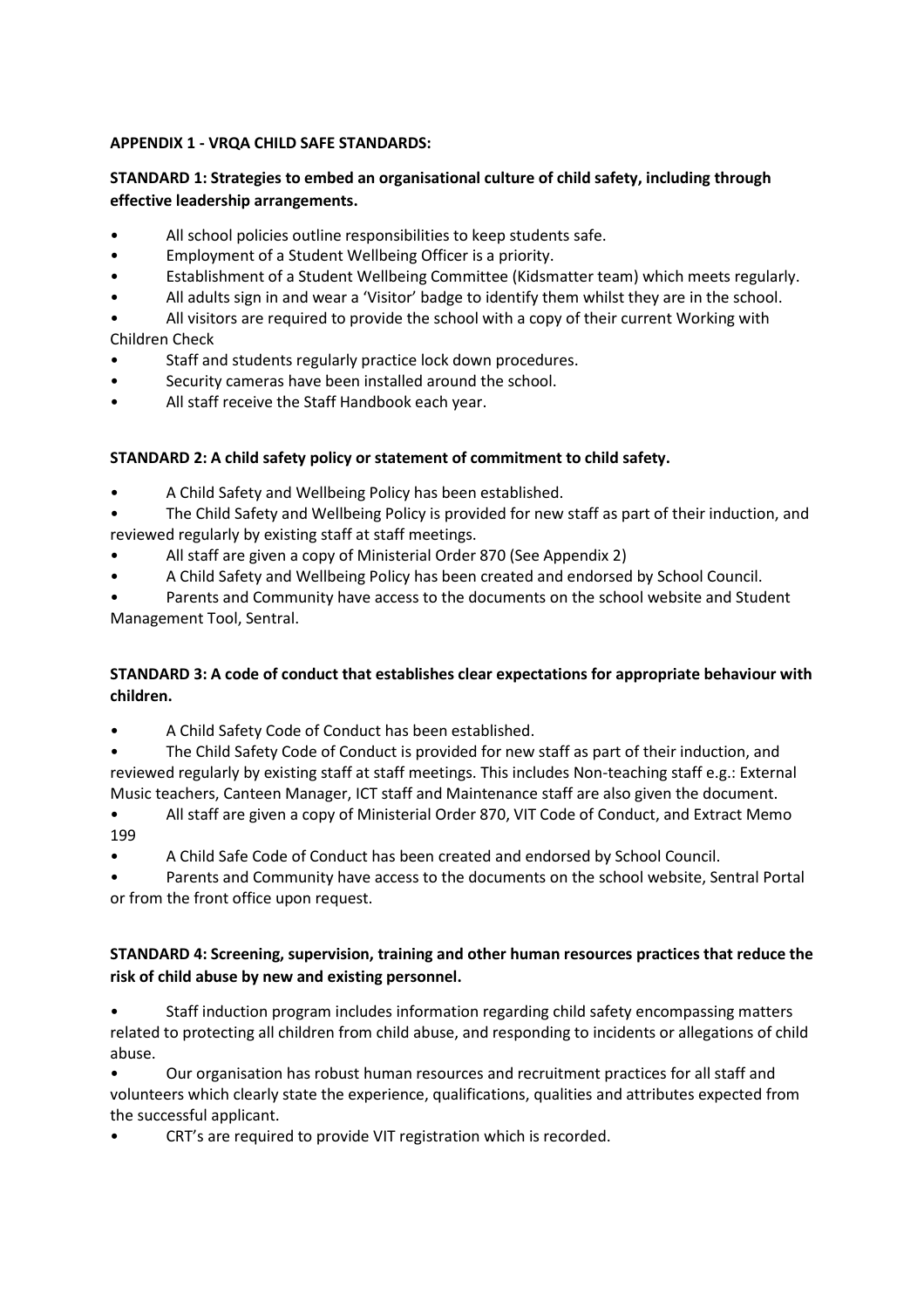• All people engaged in child-related work, including volunteers, are required to hold a Working with Children Check and to provide evidence of this Check.

• External organisations working with students (e.g.: Police Officers, Speech Pathologists, NDIS workers) at our school are always supervised by a staff member or parent/carer.

• Professional Development is provided for staff in regards to trauma, abuse, behavioural issues, and disabilities.

• The Child Safety Code of Conduct is publicly available on the school website. Children and their families are encouraged to raise any concerns about the behaviour of any person, and can expect to be listened to and supported.

### **STANDARD 5: Processes for responding to and reporting suspected child abuse.**

• The School's Mandatory Reporting policy is followed and reviewed regularly by staff and School Council.

- Staff update their knowledge via an on-line course every year.
- The Student Wellbeing Officer and AP will support staff to make mandatory reports.
- Staff are given contact details for Family First, DHS, and Geelong Police.

#### **STANDARD 6: Strategies to identify and reduce or remove risks of child abuse.**

- Teachers accompany students to and from specialist classrooms.
- Students always move around the school in pairs.
- Security cameras have been installed around the school.
- Visitors agree to abide by our Child Safety Code of Conduct and report any child safety concerns to a teacher, principal or appropriate external agency
- The Student Wellbeing Officer regularly communicates with teachers and principals, and monitors any concerns we have in regard to student safety.

#### **STANDARD 7: Strategies to promote the participation and empowerment of children.**

- Regular reference to the School Wide Positive Behaviour Support Matrix (school values)
- Weekly Kidsmatter sessions in every class
- Whole-school wellbeing incursions coordinated annually
- Brave Hearts program
- Anti-bullying program
- Student Welfare Officer regularly meets with students and supports families
- Puberty program
- Productive Play room run by the Student Wellbeing Officer two lunch times per week
- Anti-bullying audit conducted for years 3 to 6
- Student Support Services are used to support students on a needs basis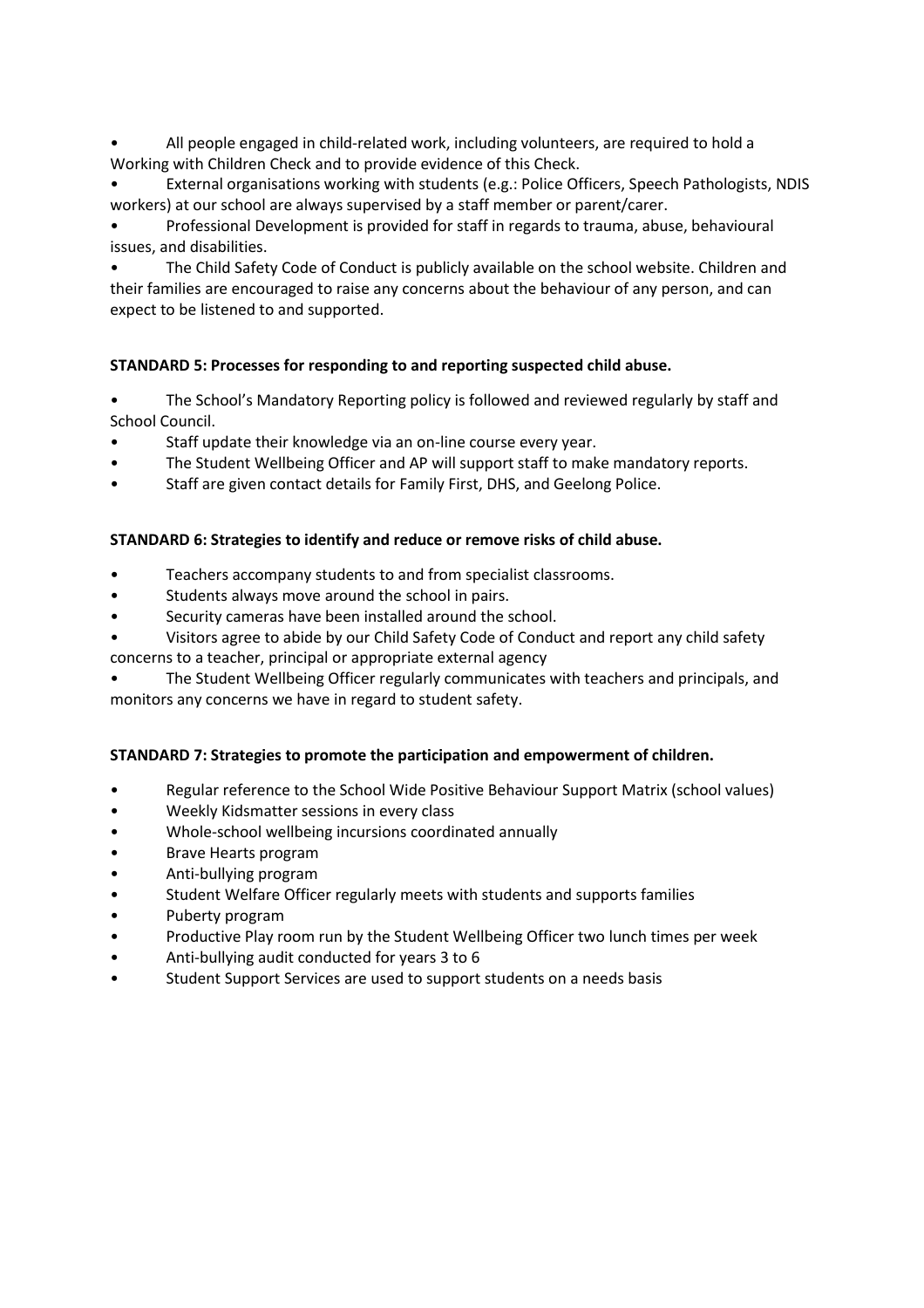#### **APPENDIX 2 – Ministerial Order 870**

Mr Michael Perry Acting Chair Victorian Registration and Qualifications Authority GPO Box 2317 MELBOURNE 3001

Dear Mr Perry

#### **Ministerial Order No. 870 – Child Safe Standards - Managing the risk of child abuse in schools**

I enclose a copy of Ministerial Order No 870, which I have made for the purpose of section 4.3.1(6)(d) of the *Education and Training Reform Act 2006*. The Ministerial Order is a key part of the Government's response to the recommendations of the Victorian Parliamentary Inquiry into the Handling of Child Abuse by Religious and other Non-Government Organisations.

The Inquiry's *Betrayal of Trust* report made a number of recommendations aimed at protecting children from all forms of abuse and neglect. In particular, Recommendation 12.1 of the *Betrayal of Trust* report recommended that the government implement minimum standards for maintaining 'child-safe environments' for all organisations with direct and regular contact with children.

The Government has commenced a program of policy initiatives and legislative changes to implement the *Betrayal of Trust* recommendations. In September 2015, the Government released new minimum Child Safe Standards which aim to create child safe cultures and environments in organisations that work with children. These standards will be implemented and enforced in Victorian schools through the school registration framework. As a minimum standard for school registration under the *Education and Training Reform Act 2006,* schools must take action, in accordance with the enclosed Ministerial Order, to manage and reduce the risk of child abuse. The Ministerial Order spells out what the Child Safe Standards mean in a school environment, and demonstrates the Government's "zero tolerance" for child abuse in Victorian schools.

As the regulator for Victorian schools, the Victorian Registration and Qualifications Authority (the **VRQA**) will play a key role in monitoring and enforcing compliance with the new standard. During 2016 I would ask the VRQA to assist and support schools to prepare to achieve compliance with the new standard, when it comes into force from 1 August 2016. The VRQA will play an important leadership role in informing and educating school system owners and school leaders to understand and implement what is required. While the VRQA may develop supporting materials as it considers necessary, I wish to identify four key areas in which schools may benefit from particular support and guidance.

First, schools may benefit from information and education regarding the scope and effect of key definitions used in the Ministerial Order, including the definitions of "child abuse" and "child connected work". The Ministerial Order defines these concepts broadly in order to capture the many types of activities and locations where schools have contact with children, and the variety of conduct that constitutes child abuse. It is important that schools understand that the definition of "child connected work" used in the Ministerial Order is broader than the definition of "child-related work"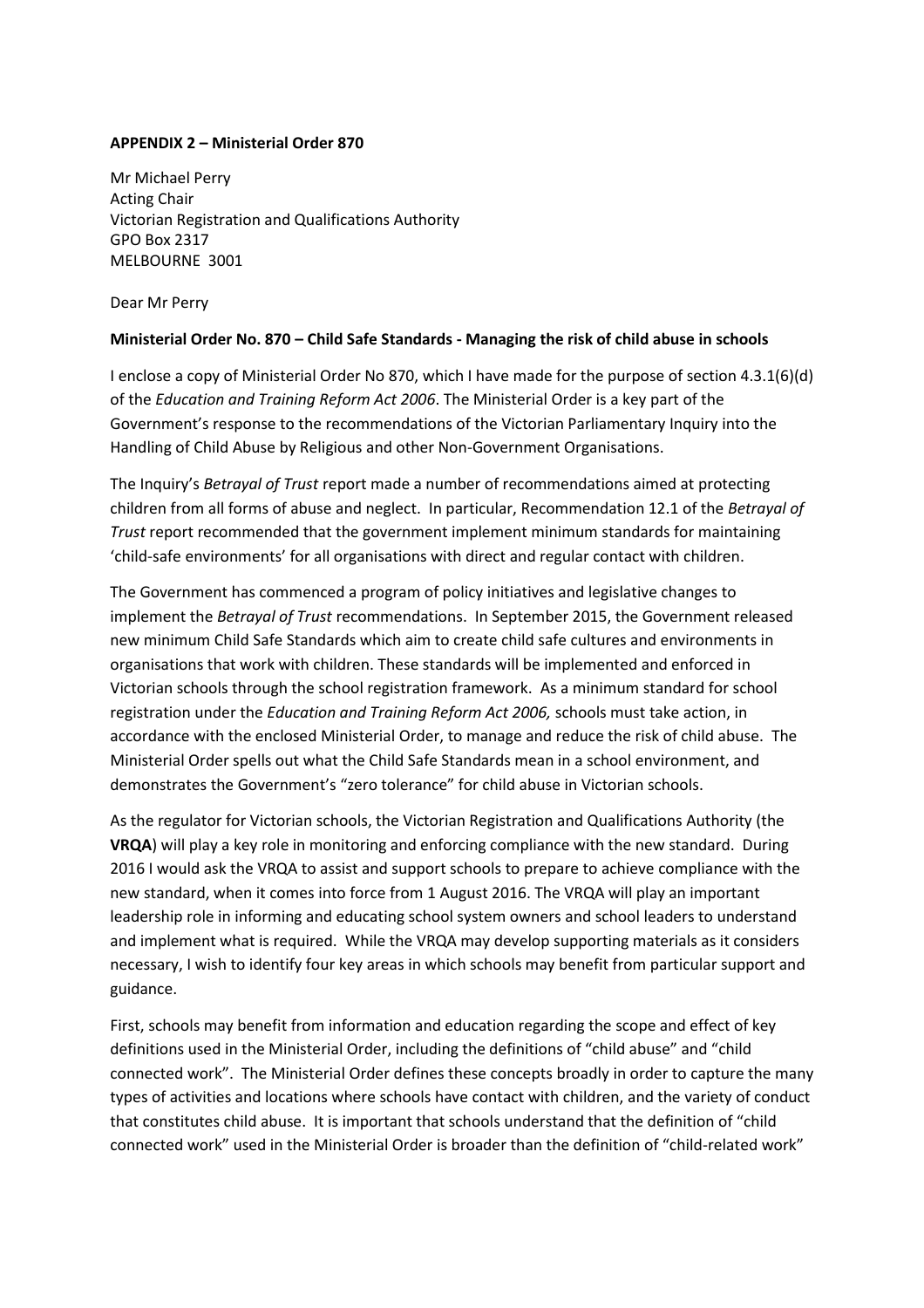used in the *Working with Children Act 2005*. Similarly, the definition of "child abuse" used in the *Education and Training Reform Act 2006* (as recently amended) and the Ministerial Order goes beyond child sexual abuse, which has been the primary focus of the *Betrayal of Trust* inquiry and the current Royal Commission into Institutional Responses to Child Sexual Abuse. This expansive approach is deliberate. My intention is for the new Child Safe Standards to make schools consider and address child abuse situations and risks in an integrated and proactive fashion.

Second, the Ministerial Order places accountability for managing the risk of child abuse with school governing authorities. The intent of the Ministerial Order is not to require the school governing authorities to make every decision that relates to every matter specified in the Ministerial Order. Rather, the intention is for schools – through their school governing authorities – to have appropriate arrangements (including clear and comprehensive policies, procedures and accountability mechanisms) to regulate the conduct and decisions of school staff for the benefit of its students. The objective is for both the school governing authority and the wider community to be confident in the school's capacity to make and implement appropriate decisions, with child safety front of mind.

Third, the Ministerial Order in several places requires schools to take 'appropriate' actions regarding certain matters. This is intended to allow schools flexibility in the manner in which they respond to meet the standards. The VRQA is well placed to provide some additional guidance to schools on the essential elements of an appropriate response, although my Department will also support schools in this regard. Further, the Department will provide advice on ways schools can continue to improve their approach to child safety to exceed the minimum standards set by the Ministerial Order.

Finally, in developing strategies to minimise or prevent the risk of child abuse, schools need to be mindful of the diversity of students and school communities. Schools may benefit from additional guidance about ways in which their strategies, policies, procedures, and practices can be inclusive of the needs of all children, particularly students who are vulnerable due to age, family circumstances, abilities, or Indigenous, cultural, or linguistic background. While the Department will provide guidance on these matters, I anticipate that the VRQA will also play an important role in assisting schools to consider the circumstances of their students.

I look forward to hearing from the VRQA about its activities to support the implementation of this Ministerial Order. If you have questions about the enclosed Ministerial Order, please do not hesitate to contact Kathryn Johnson, A/Executive Director, Legal Division, Department of Education and Training, on 9637 3713 or by emai[l johnson.kathryn.k@edumail.vic.gov.au.](mailto:johnson.kathryn.k@edumail.vic.gov.au)

Yours sincerely

**The Hon James Merlino MP** Deputy Premier Minister for Education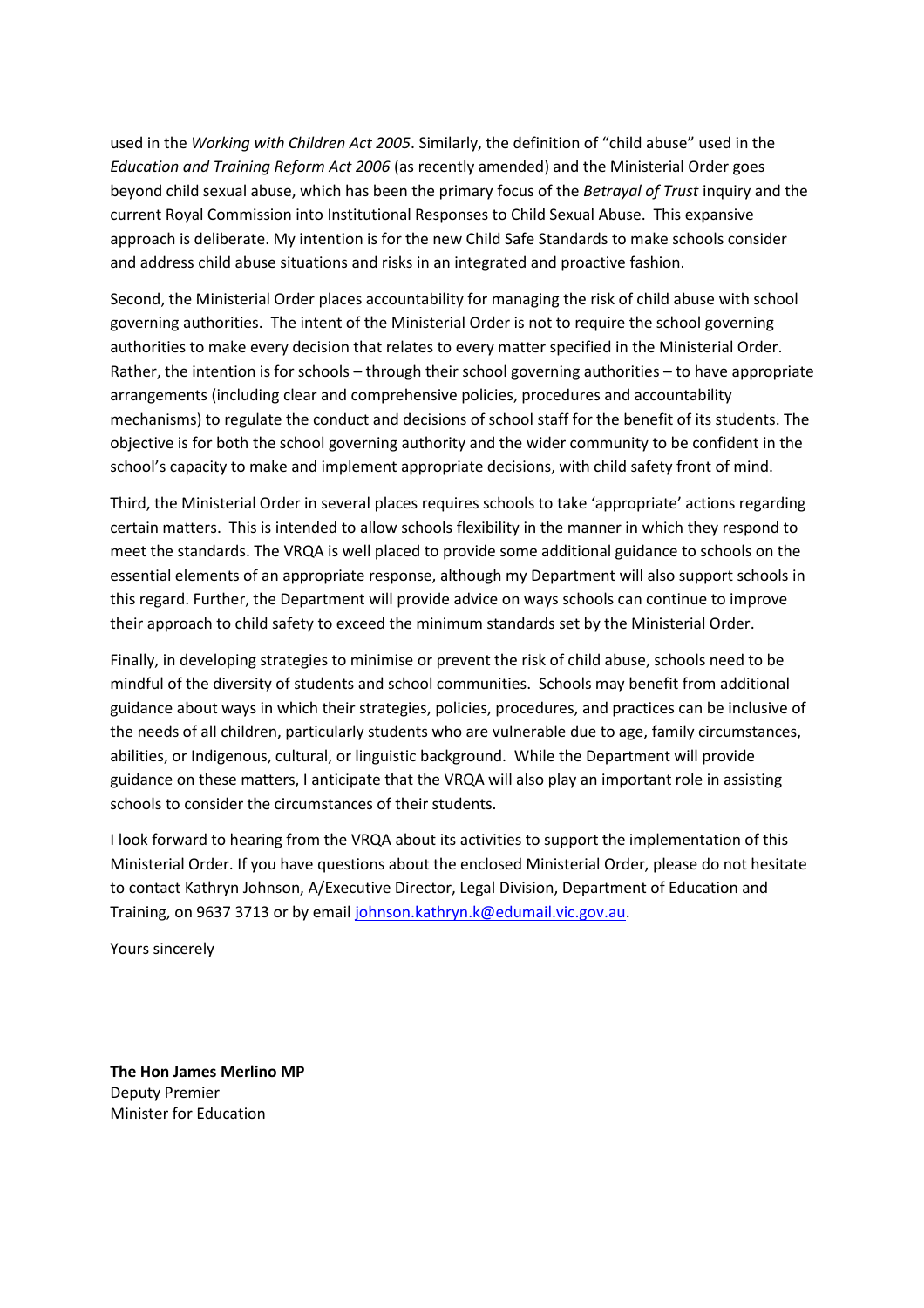#### **EDUCATION AND TRAINING REFORM ACT 2006**

### **CHILD SAFE STANDARDS – MANAGING THE RISK OF CHILD ABUSE IN SCHOOLS**

Ministerial Order No. 870

The Minister for Education makes the following Order.

Dated 22 December 2015

James Merlino, M.P. MINISTER FOR EDUCATION

#### **Part 1 - Preliminary**

#### **1. Objective**

The objective of this Order is to specify the matters regarding which:

- (a) a person or body applying for registration of a school; and
- (b) registered schools;

must take action for the purposes of:

- (c) embedding a culture in Victoria's schools of 'no tolerance' for child abuse; and
- (d) complying with the prescribed minimum standard for the registration of schools in section 4.3.1(6)(d) of the *Education and Training Reform Act 2006*.

#### **2. Commencement**

This Order comes into operation on 1 August 2016.

#### **3. Authorising provisions**

This Order is made under section 5.10.4 of the *Education and Training Reform Act 2006*, and section 13 of the *Interpretation of Legislation Act 1984*.

#### **4. Definitions**

(1) In this Order:

*ETR Act* means the *Education and Training Reform Act 2006* as amended from time to time.

*child* means a child enrolled as a student at the school.

*child-connected work* means work authorised by the school governing authority and performed by an adult in a school environment while children are present or reasonably expected to be present.

#### *child abuse* includes—

- (a) any act committed against a child involving—
	- (i) a sexual offence; or
	- (ii) an offence under section 49B(2) of the *Crimes Act 1958* (grooming); and
- (b) the infliction, on a child, of—
	- (i) physical violence; or
	- (ii) serious emotional or psychological harm; and
- (c) serious neglect of a child.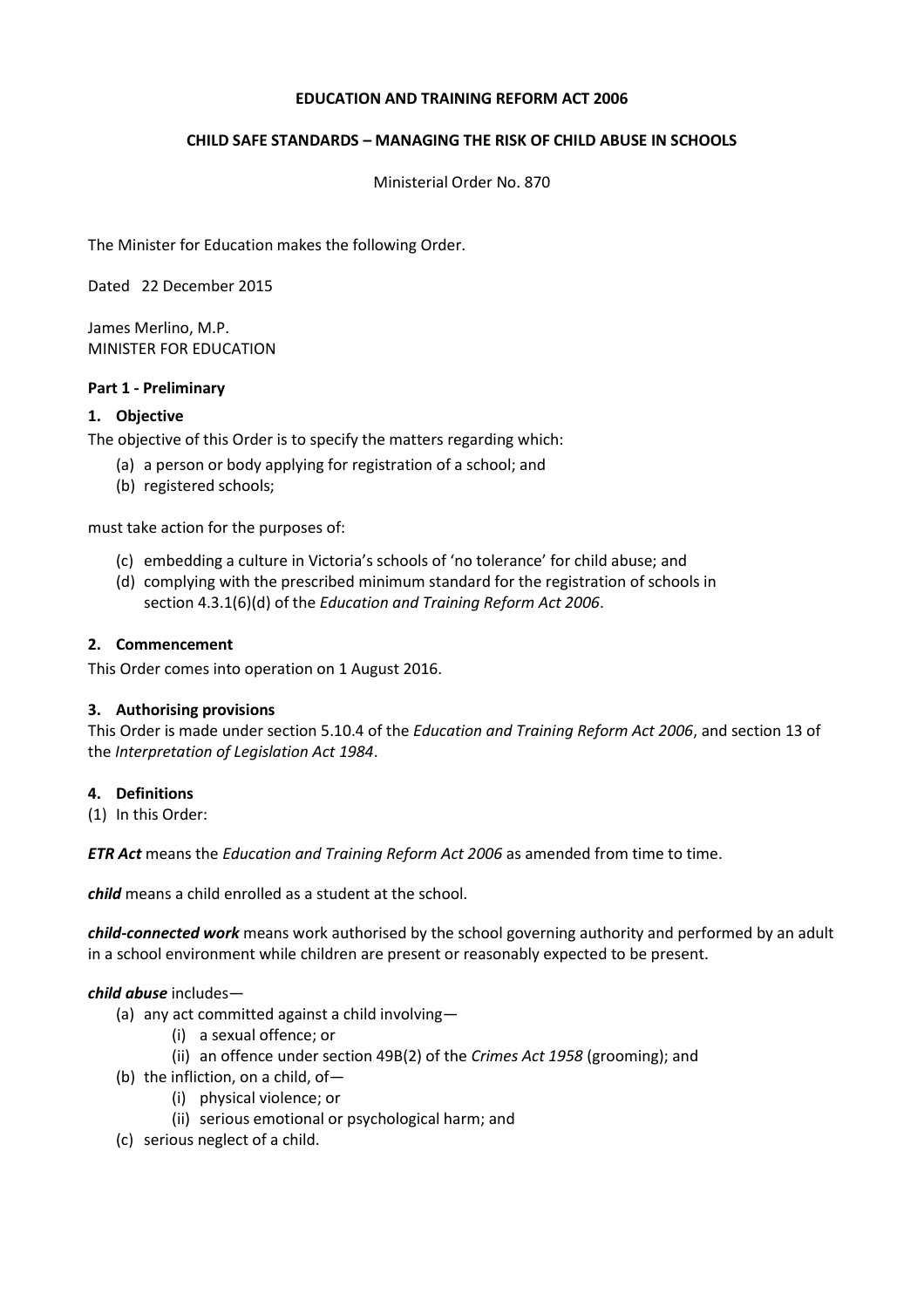*child safety* encompasses matters related to protecting all children from child abuse, managing the risk of child abuse, providing support to a child at risk of child abuse, and responding to incidents or allegations of child abuse.

*minister of religion* has the same meaning as in the *Working with Children Act 2005.*

*proprietor*, in relation to a school, means the person who is ultimately responsible for the way the school is managed and conducted:

- (a) in the case of a Government school, the Secretary;
- (b) in the case of a non-Government school, the proprietor of the school.

*school environment* means any physical or virtual place made available or authorised by the school governing authority for use by a child during or outside school hours, including:

- (a) a campus of the school;
- (b) online school environments (including email and intranet systems); and
- (c) other locations provided by the school for a child's use (including, without limitation, locations used for school camps, sporting events, excursions, competitions, and other events).

#### *school governing authority* means:

- (a) the proprietor of a school, including a person authorised to act for or on behalf of the proprietor; or
- (b) the governing body for a school (however described), as authorised by the proprietor of a school or the ETR Act; or
- (c) the principal, as authorised by the proprietor of a school, the school governing body, or the ETR Act.

*Explanatory note: There is a wide variety of school governance arrangements. Depending on the way a school is constituted and operated, the governing body for a school may be the school board, the school council, or some other person or entity. The school governing authorities may share or assign responsibility for discharging the requirements imposed by this Order, in accordance with the school's internal governance arrangements.*

#### *school staff* means:

- (a) in a Government school, an individual working in a school environment who is:
	- (i) employed under Part 2.4 of the ETR Act in the government teaching service; or
	- (ii) employed under a contract of service by the council of the school under Part 2.3 of the ETR Act; or
	- (iii) a volunteer or a contracted service provider (whether or not a body corporate or any other person is an intermediary).
- (b) in a non-Government school, an individual working in a school environment who is:
	- (i) directly engaged or employed by a school governing authority;
	- (ii) a volunteer or a contracted service provider (whether or not a body corporate or any other person is an intermediary); or
	- (iii) a minister of religion.
- (2) The following terms have the same meaning as in the ETR Act (as amended from time to time):
	- (i) child abuse; $1$
	- (ii) government school;
	- (iii) government teaching service;
	- (iv) non-Government school;
	- (v) parent;
	- (vi) principal;
	- (vii) registered school;

<sup>1</sup> For ease of reference, the text of the ETR Act definition of *child abuse* is included in the definitions clause of this Order.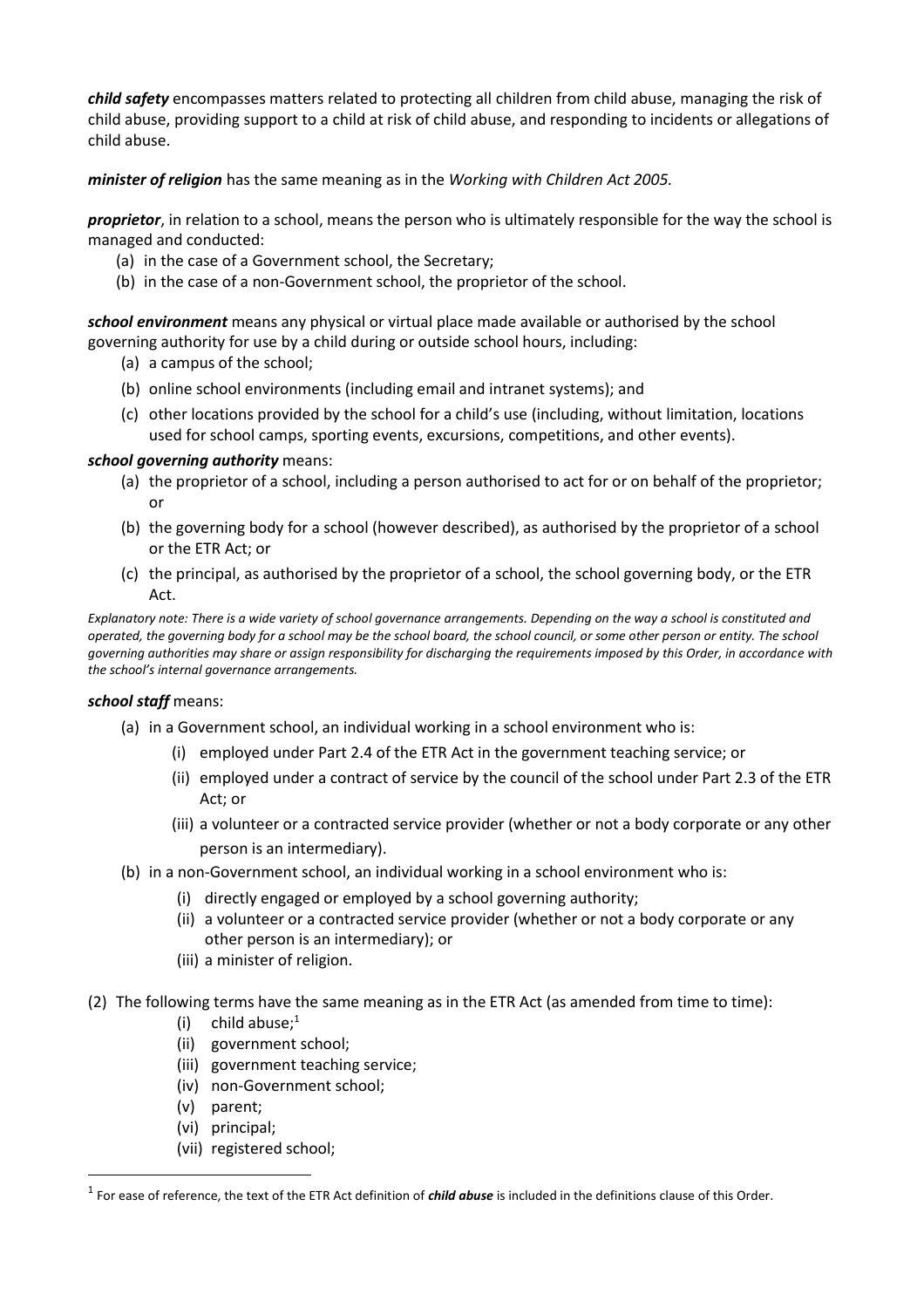(viii) school; and

(ix) the Secretary.

### **Part 2 – Minimum Standards for a Child Safe Environment**

### **5. Schools to meet minimum child safety standards**

- (1) The school must implement the following minimum child safety standards:
	- (a) strategies to embed an organisational culture of child safety in accordance with clause 7;
	- (b) a child safety policy or a statement of commitment to child safety in accordance with clause 8;
	- (c) a child safety code of conduct in accordance with clause 9;
	- (d) screening, supervision, training, and other human resources practices that reduce the risk of child abuse in accordance with clause 10;
	- (e) procedures for responding to and reporting suspected child abuse in accordance with clause 11;
	- (f) strategies to identify and reduce or remove risks of child abuse in accordance with clause 12; and
	- (g) strategies to promote child participation and empowerment in accordance with clause 13.

## **6. Principle of inclusion**

- (1) In implementing the minimum child safety standards in accordance with this Order, school governing authorities must:
	- (a) take account of the diversity of all children, including (but not limited to) the needs of Aboriginal and Torres Strait Islander children, children from culturally and linguistically diverse backgrounds, children with disabilities, and children who are vulnerable; and
	- (b) make reasonable efforts to accommodate the matters referred to in clause 6(a).

### **7. Strategies to embed an organisational culture of child safety**

- (1) The school governing authority must:
	- (a) develop strategies to embed a culture of child safety at the school;
	- (b) allocate roles and responsibilities for achieving the strategies;
	- (c) inform the school community about the strategies, and allocated roles and responsibilities;
	- (d) put the strategies into practice, and inform the school community about these practices; and
	- (e) periodically review the effectiveness of the strategies put into practice and, if considered appropriate, revise those strategies.

# **8. A child safety policy or a statement of commitment to child safety**

- (1) The school governing authority must ensure that the school has a child safety policy or statement of commitment to child safety that details:
	- (a) the values and principles that will guide the school in developing policies and procedures to create and maintain a child safe school environment; and
	- (b) the actions the school proposes to take to:
		- (i) demonstrate its commitment to child safety and monitor the school's adherence to its child safety policy or statement of commitment;
		- (ii) support, encourage and enable school staff, parents, and children to understand, identify, discuss and report child safety matters; and
		- (iii) support or assist children who disclose child abuse, or are otherwise linked to suspected child abuse.
- (2) The school governing authority must inform the school community about the policy or statement, and make the policy or statement publicly available.

# **9. A child safety code of conduct**

- (1) The school governing authority must develop, endorse, and make publicly available a code of conduct that:
	- (a) has the objective of promoting child safety in the school environment;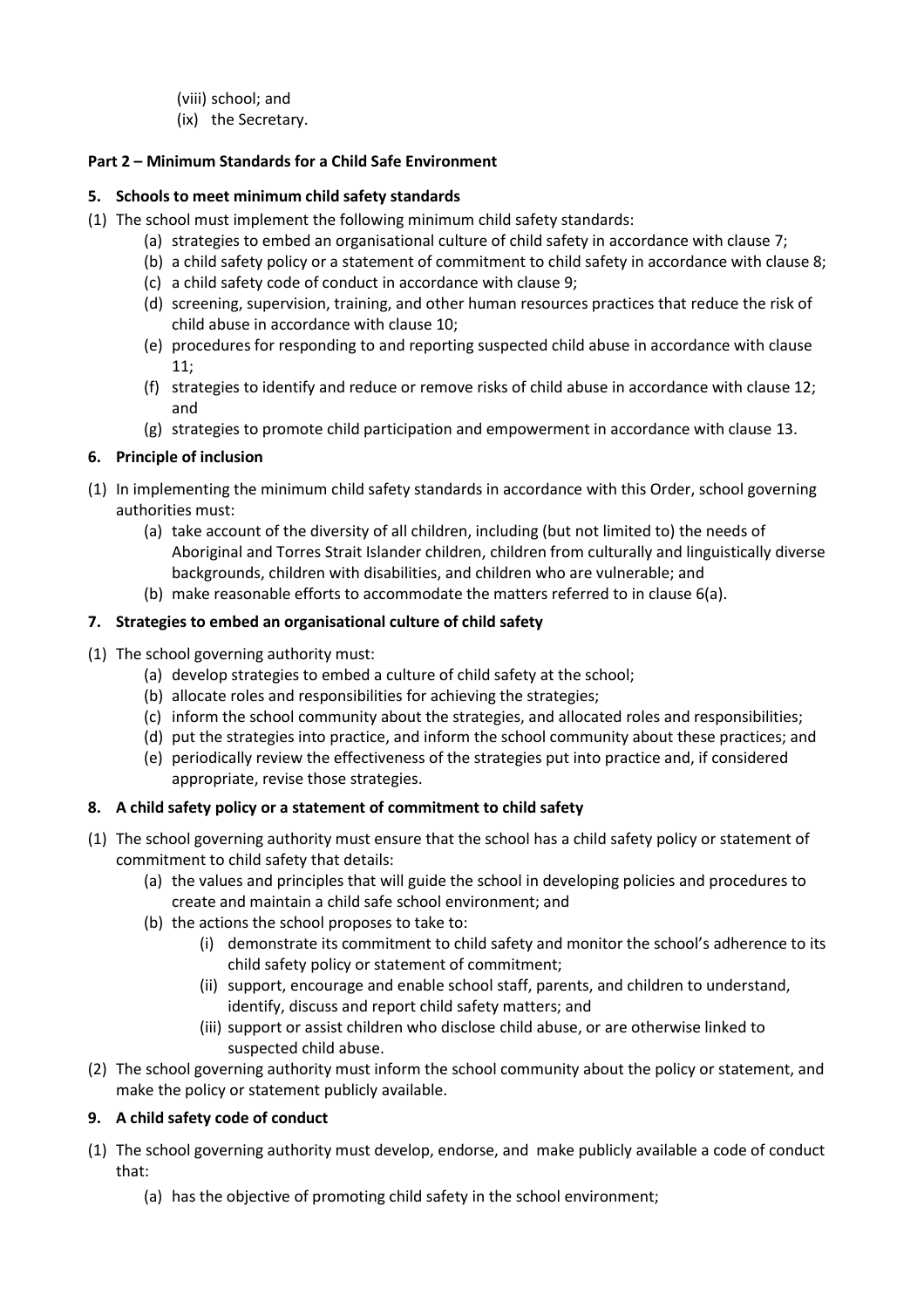- (b) sets standards about the ways in which school staff are expected to behave with children;
- (c) takes into account the interests of school staff (including other professional or occupational codes of conduct that regulate particular school staff), and the needs of all children; and
- (d) is consistent with the school's child safety strategies, policies and procedures as revised from time to time.

### **10. School staff selection, supervision and management practices for a child-safe environment**

- (1) Subject to the requirements of the ETR Act, the school governing authority must ensure that the school implements practices for a child-safe environment in accordance with this clause.
- (2) Each job or category of jobs for school staff that involves child-connected work must have a clear statement that sets out:
	- (a) the job's requirements, duties and responsibilities regarding child safety; and
	- (b) the job occupant's essential or relevant qualifications, experience and attributes in relation to child safety.
- (3) All applicants for jobs that involve child-connected work for the school must be informed about the school's child safety practices (including the code of conduct).
- (4) In accordance with any applicable legal requirement<sup>2</sup> or school policy, the school must make reasonable efforts to gather, verify and record the following information about a person whom it proposes to engage to perform child-connected work:
	- (a) Working with Children Check status, or similar check;
	- (b) proof of personal identity and any professional or other qualifications;
	- (c) the person's history of work involving children; and
	- (d) references that address the person's suitability for the job and working with children.
- (5) The school need not comply with the requirements in clause 10(4) if it has already made reasonable efforts to gather, verify and record the information set out in clauses 10(4)(a) to 10(4)(d) about a particular individual within the previous 12 months.
- (6) The school must ensure that appropriate supervision or support arrangements are in place in relation to:
	- (a) the induction of new school staff into the school's policies, codes, practices, and procedures governing child safety and child-connected work; and
	- (b) monitoring and assessing a job occupant's continuing suitability for child-connected work.
- (7) The school must implement practices that enable the school governing authority to be satisfied that people engaged in child-connected work perform appropriately in relation to child safety.

*Explanatory note: To be "satisfied", it is not necessary that the school governing authority make each decision about the selection and supervision of school staff engaged in child-connected work. The school governing authority needs to be satisfied about the appropriateness of the school's arrangements that would regulate or guide other people who make such decisions for or on behalf of the school about child safety matters and child-connected work.* 

### **11. Procedures for responding to and reporting allegations of suspected child abuse**

- (1) The school governing authority must have a clear procedure or set of procedures for responding to allegations of suspected child abuse in accordance with this clause and other legal obligations.
- (2) The school governing authority must ensure that the procedure is:

<sup>2</sup> Please refer to the *Working With Children Act 2005* which establishes a process to screen persons engaging or intending to engage in child-related work through a working with children check, and also sets out exemptions from that requirement for volunteers, parents and others.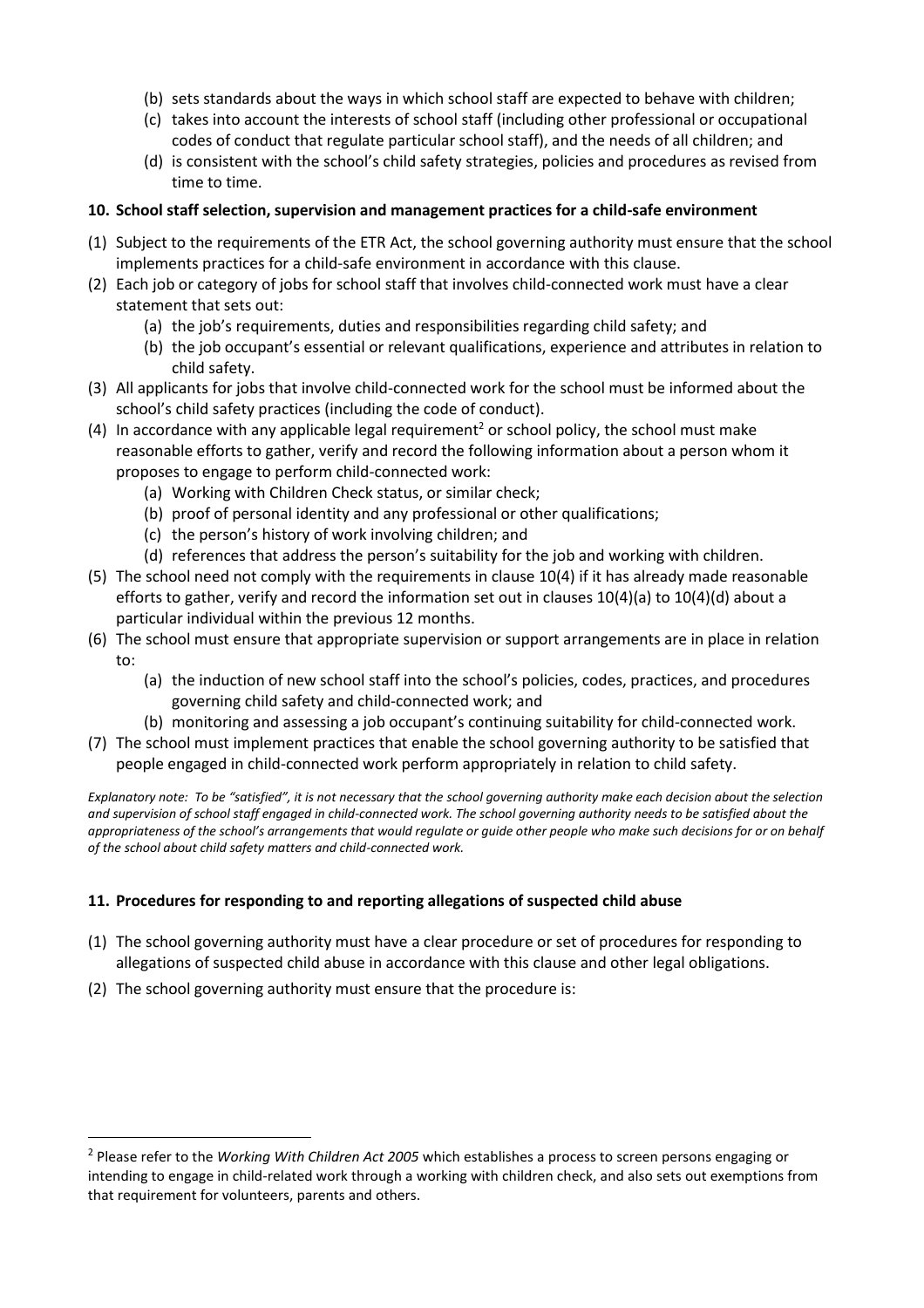- (a) sensitive to the diversity characteristics of the school community;
- (b) made publicly available; and
- (c) accessible to children, school staff, and the wider community.
- (3) The procedure must:
	- (a) cover all forms of 'child abuse' as defined in the ETR Act;
	- (b) apply to allegations or disclosures of child abuse made by or in relation to a child, school staff, visitors, or other persons while connected to a school environment;
	- (c) identify the positions of the person or people who are responsible for:
		- (i) promptly managing the school's response to an allegation or disclosure of child abuse, and ensuring that the allegation or disclosure is taken seriously;
		- (ii) responding appropriately to a child who makes or is affected by an allegation of child abuse;
		- (iii) monitoring overall school compliance with this procedure; and
		- (iv) managing an alternative procedure for responding to an allegation or disclosure if the person allocated responsibility under clause 11(3)(c)(i) cannot perform his or her role;
	- (d) include a statement that fulfilling the roles and responsibilities contained in the procedure does not displace or discharge any other obligations that arise if a person reasonably believes that a child is at risk of child abuse;
	- (e) clearly describe the actions the school will take to respond to an allegation of child abuse, including actions to:
		- (i) inform appropriate authorities about the allegation (including but not limited to mandatory reporting);
		- (ii) protect any child connected to the alleged child abuse until the allegation is resolved; and
		- (iii) make, secure, and retain records of the allegation of child abuse and the school's response to it.
- (4) The procedure must not:
	- (a) prohibit or discourage school staff from reporting an allegation of child abuse to a person external to the school;
	- (b) state or imply that it is the victim's responsibility to inform the police or other authorities of the allegation;
	- (c) require staff to make a judgment about the truth of the allegation of child abuse; or
	- (d) prohibit staff from making records in relation to an allegation or disclosure of child abuse.

#### **12. Strategies to identify and reduce or remove risks of child abuse**

- (1) The school governing authority must develop and implement risk management strategies regarding child safety in school environments.
- (2) The school's risk management strategies regarding child safety must identify and mitigate the risk(s) of child abuse in school environments by taking into account the nature of each school environment, the activities expected to be conducted in that environment (including the provision of services by contractors or outside organisations), and the characteristics and needs of all children expected to be present in that environment.
- (3) If the school governing authority identifies risks of child abuse occurring in one or more school environments the authority must make a record of those risks and specify the action(s) the school will take to reduce or remove the risks (**risk controls**).

*Explanatory note: Different risk controls may be necessary for particular groups of children depending on the nature of the risk and the diversity characteristics of children affected by the risk.*